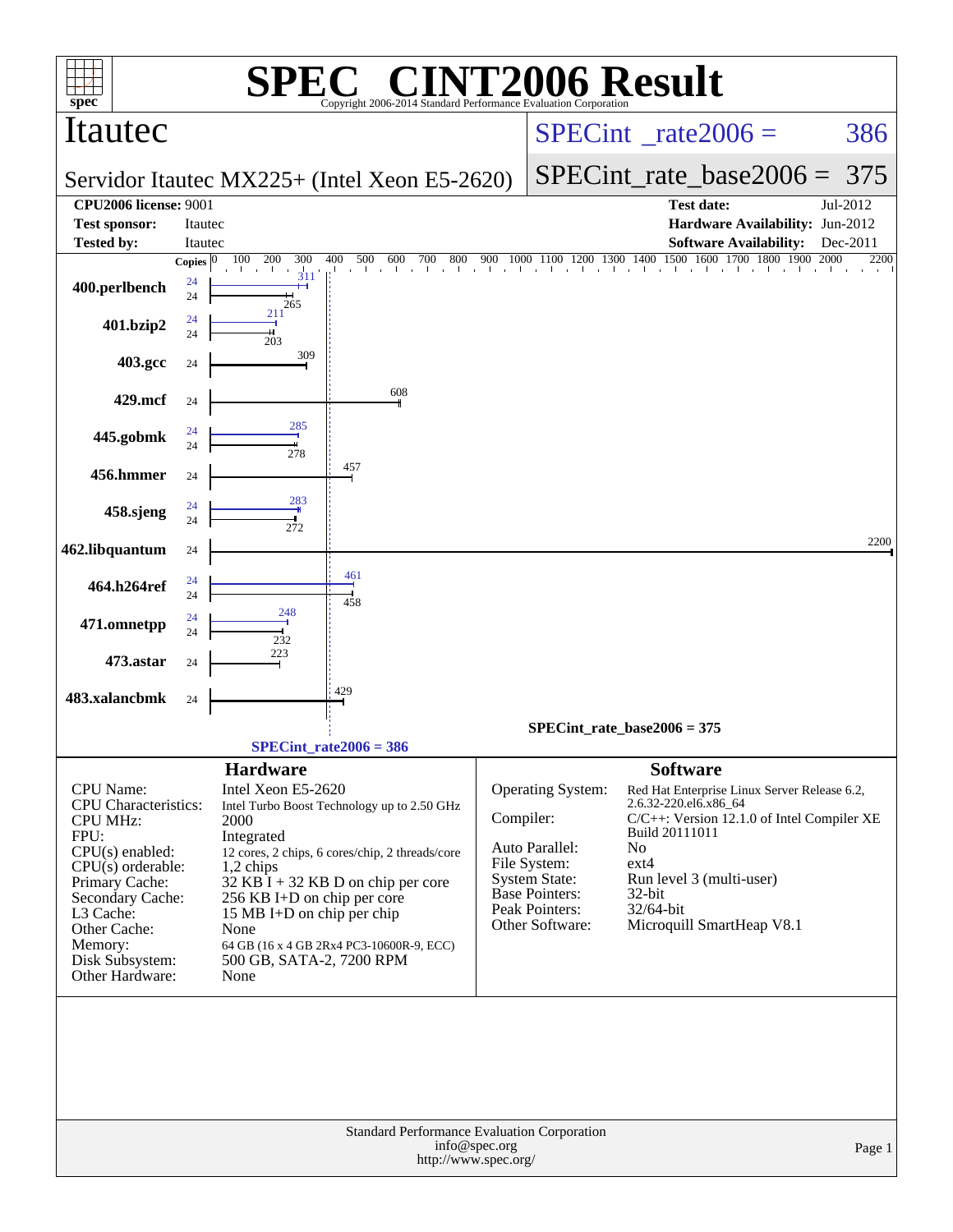

#### Itautec

## SPECint rate $2006 = 386$

Servidor Itautec MX225+ (Intel Xeon E5-2620)

[SPECint\\_rate\\_base2006 =](http://www.spec.org/auto/cpu2006/Docs/result-fields.html#SPECintratebase2006) 375

**[CPU2006 license:](http://www.spec.org/auto/cpu2006/Docs/result-fields.html#CPU2006license)** 9001 **[Test date:](http://www.spec.org/auto/cpu2006/Docs/result-fields.html#Testdate)** Jul-2012

**[Test sponsor:](http://www.spec.org/auto/cpu2006/Docs/result-fields.html#Testsponsor)** Itautec **[Hardware Availability:](http://www.spec.org/auto/cpu2006/Docs/result-fields.html#HardwareAvailability)** Jun-2012 **[Tested by:](http://www.spec.org/auto/cpu2006/Docs/result-fields.html#Testedby)** Itautec **Italien Contract Contract Contract Contract Contract Contract Contract Contract Contract Contract Contract Contract Contract Contract Contract Contract Contract Contract Contract Contract Contract Con** 

#### **[Results Table](http://www.spec.org/auto/cpu2006/Docs/result-fields.html#ResultsTable)**

|                    |               |                                                                                                                                                  |       | <b>Base</b>    |                 |                |            |               |                |              | <b>Peak</b>    |              |                |              |
|--------------------|---------------|--------------------------------------------------------------------------------------------------------------------------------------------------|-------|----------------|-----------------|----------------|------------|---------------|----------------|--------------|----------------|--------------|----------------|--------------|
| <b>Benchmark</b>   | <b>Copies</b> | <b>Seconds</b>                                                                                                                                   | Ratio | <b>Seconds</b> | Ratio           | <b>Seconds</b> | Ratio      | <b>Copies</b> | <b>Seconds</b> | <b>Ratio</b> | <b>Seconds</b> | <b>Ratio</b> | <b>Seconds</b> | <b>Ratio</b> |
| 400.perlbench      | 24            | 885                                                                                                                                              | 265   | 884            | 265             | 961            | 244        | 24            | 826            | 284          | 749            | 313          | 754            | <u>311</u>   |
| 401.bzip2          | 24            | 1141                                                                                                                                             | 203   | 1136           | 204             | 1218           | 190I       | 24            | 1096           | 211          | 1099           | 211          | 1094           | 212          |
| $403.\mathrm{gcc}$ | 24            | 628                                                                                                                                              | 307   | 623            | 31 <sub>0</sub> | 625            | 309        | 24            | 628            | 307          | 623            | 310          | 625            | <b>309</b>   |
| $429$ .mcf         | 24            | 358                                                                                                                                              | 611   | 361            | 606             | 360            | 608        | 24            | 358            | 611          | 361            | 606          | 360            | 608          |
| $445$ .gobmk       | 24            | 904                                                                                                                                              | 278   | 929            | 271             | 904            | 279        | 24            | 894            | 282          | 885            | 285          | 885            | 285          |
| 456.hmmer          | 24            | 490                                                                                                                                              | 457   | 490            | 457             | 489            | 458        | 24            | 490            | 457          | 490            | 457          | 489            | 458          |
| $458$ .sjeng       | 24            | 1067                                                                                                                                             | 272   | 1052           | 276             | 1074           | <b>270</b> | 24            | 1004           | 289          | 1031           | 282          | 1024           | 283          |
| 462.libquantum     | 24            | 226                                                                                                                                              | 2200  | 227            | 2190            | 226            | 2200       | 24            | 226            | 2200         | 227            | 2190         | 226            | 2200         |
| 464.h264ref        | 24            | 1161                                                                                                                                             | 458   | 1164           | 456             | 1160           | 458        | 24            | 1151           | 462          | 1154           | 460          | 1153           | 461          |
| 471.omnetpp        | 24            | 645                                                                                                                                              | 233   | 646            | 232             | 647            | 232        | 24            | 604            | 248          | 603            | 249          | 604            | 248          |
| 473.astar          | 24            | 755                                                                                                                                              | 223   | 756            | 223             | 754            | 223        | 24            | 755            | 223          | 756            | 223          | 754            | 223          |
| 483.xalancbmk      |               | 385                                                                                                                                              |       | 386            |                 | 387            |            |               | 385            |              | 386            | 429          | 387            | 428          |
|                    |               | 24<br>430<br>429<br>24<br>430<br>428<br>Results appear in the order in which they were run. Bold underlined text indicates a median measurement. |       |                |                 |                |            |               |                |              |                |              |                |              |

#### **[Submit Notes](http://www.spec.org/auto/cpu2006/Docs/result-fields.html#SubmitNotes)**

The config file option 'submit' was used. numactl was used to bind copies to the cores

#### **[Operating System Notes](http://www.spec.org/auto/cpu2006/Docs/result-fields.html#OperatingSystemNotes)**

 'ulimit -s unlimited' was used to set the stacksize to unlimited prior to run. Large pages were not enabled for this run

#### **[Platform Notes](http://www.spec.org/auto/cpu2006/Docs/result-fields.html#PlatformNotes)**

 Sysinfo program /home/rcaneca/cpu2006/Docs/sysinfo \$Rev: 6775 \$ \$Date:: 2011-08-16 #\$ 8787f7622badcf24e01c368b1db4377c running on localhost Thu Jul 26 10:20:03 2012 This section contains SUT (System Under Test) info as seen by some common utilities. To remove or add to this section, see: <http://www.spec.org/cpu2006/Docs/config.html#sysinfo> From /proc/cpuinfo model name : Intel(R) Xeon(R) CPU E5-2620 0 @ 2.00GHz 2 "physical id"s (chips) 24 "processors" cores, siblings (Caution: counting these is hw and system dependent. The following excerpts from /proc/cpuinfo might not be reliable. Use with caution.) cpu cores : 6 siblings : 12 Continued on next page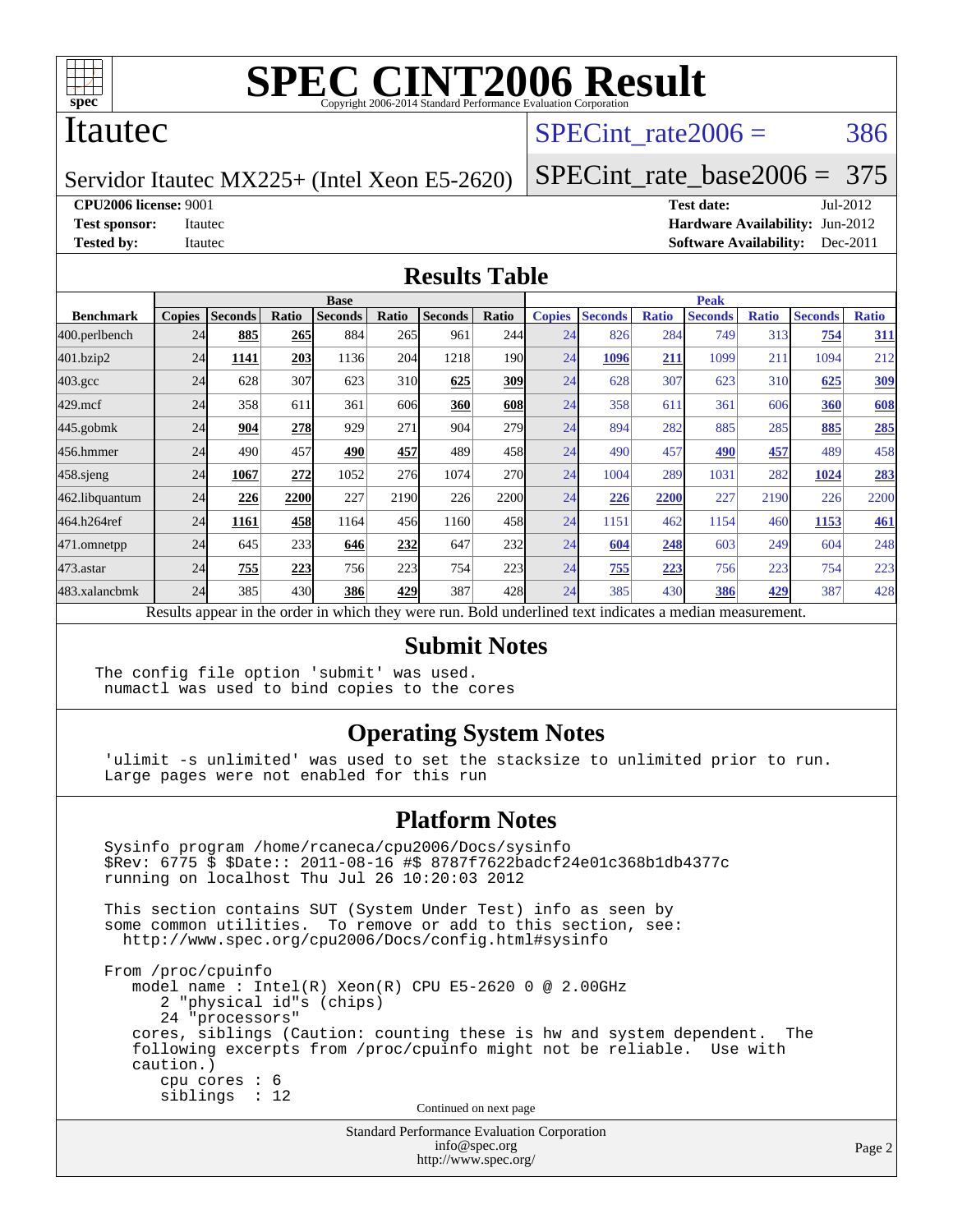

### Itautec

SPECint rate $2006 = 386$ 

Servidor Itautec MX225+ (Intel Xeon E5-2620)

[SPECint\\_rate\\_base2006 =](http://www.spec.org/auto/cpu2006/Docs/result-fields.html#SPECintratebase2006) 375 **[CPU2006 license:](http://www.spec.org/auto/cpu2006/Docs/result-fields.html#CPU2006license)** 9001 **[Test date:](http://www.spec.org/auto/cpu2006/Docs/result-fields.html#Testdate)** Jul-2012

**[Test sponsor:](http://www.spec.org/auto/cpu2006/Docs/result-fields.html#Testsponsor)** Itautec **[Hardware Availability:](http://www.spec.org/auto/cpu2006/Docs/result-fields.html#HardwareAvailability)** Jun-2012 **[Tested by:](http://www.spec.org/auto/cpu2006/Docs/result-fields.html#Testedby)** Itautec **Italien Controllering Controllering [Software Availability:](http://www.spec.org/auto/cpu2006/Docs/result-fields.html#SoftwareAvailability)** Dec-2011

#### **[Platform Notes \(Continued\)](http://www.spec.org/auto/cpu2006/Docs/result-fields.html#PlatformNotes)**

 physical 0: cores 0 1 2 3 4 5 physical 1: cores 0 1 2 3 4 5 cache size : 15360 KB From /proc/meminfo<br>MemTotal: 65918208 kB HugePages\_Total: 0<br>Hugepagesize: 2048 kB Hugepagesize: /usr/bin/lsb\_release -d Red Hat Enterprise Linux Server release 6.2 (Santiago) From /etc/\*release\* /etc/\*version\* redhat-release: Red Hat Enterprise Linux Server release 6.2 (Santiago) system-release: Red Hat Enterprise Linux Server release 6.2 (Santiago) system-release-cpe: cpe:/o:redhat:enterprise\_linux:6server:ga:server uname -a: Linux localhost 2.6.32-220.el6.x86\_64 #1 SMP Wed Nov 9 08:03:13 EST 2011 x86\_64 x86\_64 x86\_64 GNU/Linux run-level 3 Jul 26 09:41 SPEC is set to: /home/rcaneca/cpu2006 Filesystem Type Size Used Avail Use% Mounted on /dev/mapper/vg\_it5rh-lv\_home ext4 193G 5.5G 178G 3% /home

(End of data from sysinfo program)

#### **[General Notes](http://www.spec.org/auto/cpu2006/Docs/result-fields.html#GeneralNotes)**

 This result was measured on the Servidor Itautec MX205. The Servidor Itautec MX205, the Servidor Itautec MX225+ and the Servidor Itautec LX205 are electronically equivalent.

## **[Base Compiler Invocation](http://www.spec.org/auto/cpu2006/Docs/result-fields.html#BaseCompilerInvocation)**

[C benchmarks](http://www.spec.org/auto/cpu2006/Docs/result-fields.html#Cbenchmarks): [icc -m32](http://www.spec.org/cpu2006/results/res2012q3/cpu2006-20120727-23877.flags.html#user_CCbase_intel_icc_5ff4a39e364c98233615fdd38438c6f2)

[C++ benchmarks:](http://www.spec.org/auto/cpu2006/Docs/result-fields.html#CXXbenchmarks) [icpc -m32](http://www.spec.org/cpu2006/results/res2012q3/cpu2006-20120727-23877.flags.html#user_CXXbase_intel_icpc_4e5a5ef1a53fd332b3c49e69c3330699)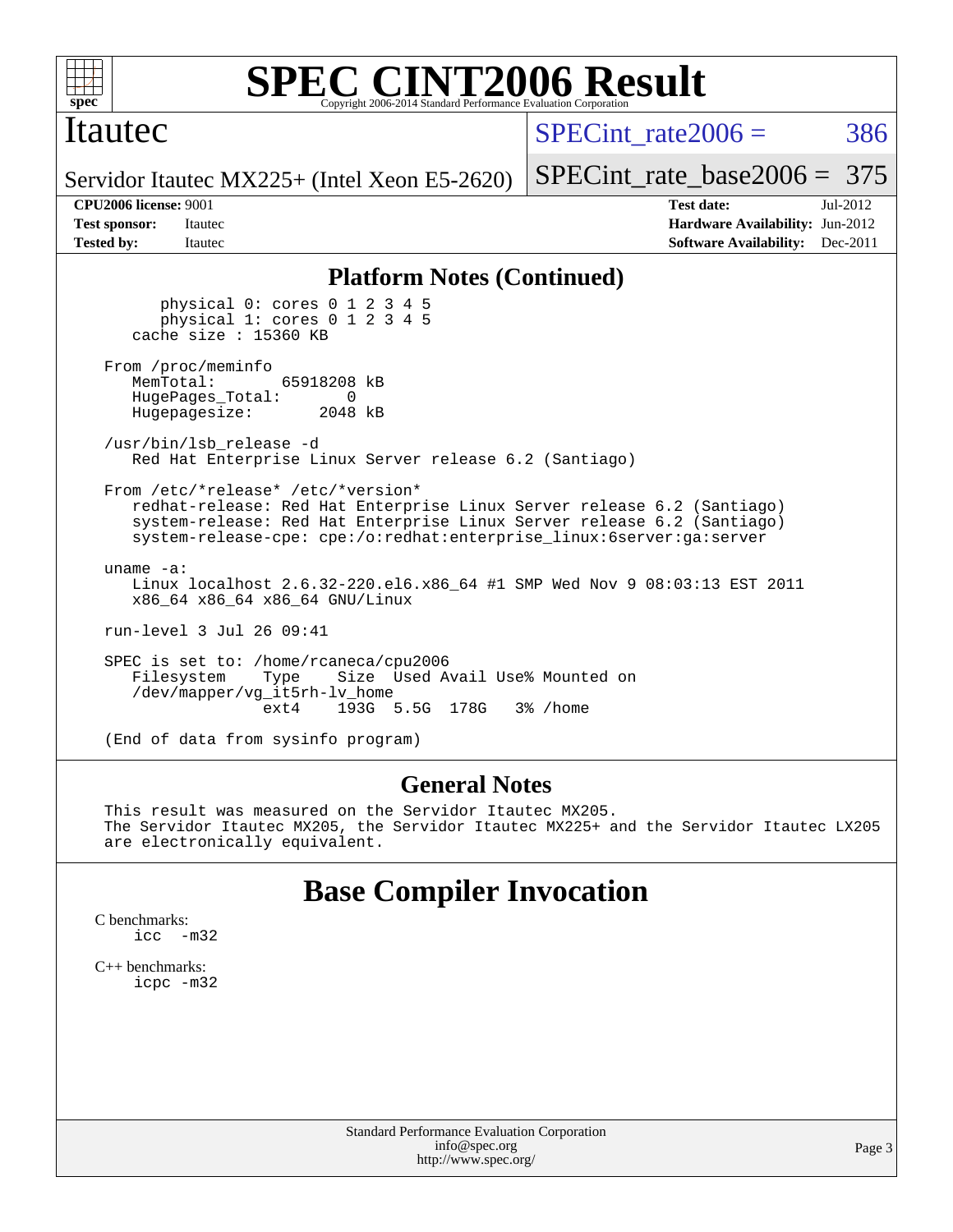

#### Itautec

SPECint rate $2006 = 386$ 

Servidor Itautec MX225+ (Intel Xeon E5-2620)

#### **[CPU2006 license:](http://www.spec.org/auto/cpu2006/Docs/result-fields.html#CPU2006license)** 9001 **[Test date:](http://www.spec.org/auto/cpu2006/Docs/result-fields.html#Testdate)** Jul-2012

[SPECint\\_rate\\_base2006 =](http://www.spec.org/auto/cpu2006/Docs/result-fields.html#SPECintratebase2006) 375

**[Test sponsor:](http://www.spec.org/auto/cpu2006/Docs/result-fields.html#Testsponsor)** Itautec **[Hardware Availability:](http://www.spec.org/auto/cpu2006/Docs/result-fields.html#HardwareAvailability)** Jun-2012 **[Tested by:](http://www.spec.org/auto/cpu2006/Docs/result-fields.html#Testedby)** Itautec **Italien Contract Contract Contract Contract Contract Contract Contract Contract Contract Contract Contract Contract Contract Contract Contract Contract Contract Contract Contract Contract Contract Con** 

# **[Base Portability Flags](http://www.spec.org/auto/cpu2006/Docs/result-fields.html#BasePortabilityFlags)**

 400.perlbench: [-DSPEC\\_CPU\\_LINUX\\_IA32](http://www.spec.org/cpu2006/results/res2012q3/cpu2006-20120727-23877.flags.html#b400.perlbench_baseCPORTABILITY_DSPEC_CPU_LINUX_IA32) 462.libquantum: [-DSPEC\\_CPU\\_LINUX](http://www.spec.org/cpu2006/results/res2012q3/cpu2006-20120727-23877.flags.html#b462.libquantum_baseCPORTABILITY_DSPEC_CPU_LINUX) 483.xalancbmk: [-DSPEC\\_CPU\\_LINUX](http://www.spec.org/cpu2006/results/res2012q3/cpu2006-20120727-23877.flags.html#b483.xalancbmk_baseCXXPORTABILITY_DSPEC_CPU_LINUX)

**[Base Optimization Flags](http://www.spec.org/auto/cpu2006/Docs/result-fields.html#BaseOptimizationFlags)**

[C benchmarks](http://www.spec.org/auto/cpu2006/Docs/result-fields.html#Cbenchmarks):

[-xSSE4.2](http://www.spec.org/cpu2006/results/res2012q3/cpu2006-20120727-23877.flags.html#user_CCbase_f-xSSE42_f91528193cf0b216347adb8b939d4107) [-ipo](http://www.spec.org/cpu2006/results/res2012q3/cpu2006-20120727-23877.flags.html#user_CCbase_f-ipo) [-O3](http://www.spec.org/cpu2006/results/res2012q3/cpu2006-20120727-23877.flags.html#user_CCbase_f-O3) [-no-prec-div](http://www.spec.org/cpu2006/results/res2012q3/cpu2006-20120727-23877.flags.html#user_CCbase_f-no-prec-div) [-opt-prefetch](http://www.spec.org/cpu2006/results/res2012q3/cpu2006-20120727-23877.flags.html#user_CCbase_f-opt-prefetch) [-opt-mem-layout-trans=3](http://www.spec.org/cpu2006/results/res2012q3/cpu2006-20120727-23877.flags.html#user_CCbase_f-opt-mem-layout-trans_a7b82ad4bd7abf52556d4961a2ae94d5)

[C++ benchmarks:](http://www.spec.org/auto/cpu2006/Docs/result-fields.html#CXXbenchmarks)

[-xSSE4.2](http://www.spec.org/cpu2006/results/res2012q3/cpu2006-20120727-23877.flags.html#user_CXXbase_f-xSSE42_f91528193cf0b216347adb8b939d4107) [-ipo](http://www.spec.org/cpu2006/results/res2012q3/cpu2006-20120727-23877.flags.html#user_CXXbase_f-ipo) [-O3](http://www.spec.org/cpu2006/results/res2012q3/cpu2006-20120727-23877.flags.html#user_CXXbase_f-O3) [-no-prec-div](http://www.spec.org/cpu2006/results/res2012q3/cpu2006-20120727-23877.flags.html#user_CXXbase_f-no-prec-div) [-opt-prefetch](http://www.spec.org/cpu2006/results/res2012q3/cpu2006-20120727-23877.flags.html#user_CXXbase_f-opt-prefetch) [-opt-mem-layout-trans=3](http://www.spec.org/cpu2006/results/res2012q3/cpu2006-20120727-23877.flags.html#user_CXXbase_f-opt-mem-layout-trans_a7b82ad4bd7abf52556d4961a2ae94d5) [-Wl,-z,muldefs](http://www.spec.org/cpu2006/results/res2012q3/cpu2006-20120727-23877.flags.html#user_CXXbase_link_force_multiple1_74079c344b956b9658436fd1b6dd3a8a) [-L/home/rcaneca/sh/SmartHeap\\_8.1/lib -lsmartheap](http://www.spec.org/cpu2006/results/res2012q3/cpu2006-20120727-23877.flags.html#user_CXXbase_SmartHeap_0f3a9c58980a95eacf4c6b7a458c149d)

# **[Base Other Flags](http://www.spec.org/auto/cpu2006/Docs/result-fields.html#BaseOtherFlags)**

[C benchmarks](http://www.spec.org/auto/cpu2006/Docs/result-fields.html#Cbenchmarks):

403.gcc: [-Dalloca=\\_alloca](http://www.spec.org/cpu2006/results/res2012q3/cpu2006-20120727-23877.flags.html#b403.gcc_baseEXTRA_CFLAGS_Dalloca_be3056838c12de2578596ca5467af7f3)

## **[Peak Compiler Invocation](http://www.spec.org/auto/cpu2006/Docs/result-fields.html#PeakCompilerInvocation)**

[C benchmarks \(except as noted below\)](http://www.spec.org/auto/cpu2006/Docs/result-fields.html#Cbenchmarksexceptasnotedbelow):

[icc -m32](http://www.spec.org/cpu2006/results/res2012q3/cpu2006-20120727-23877.flags.html#user_CCpeak_intel_icc_5ff4a39e364c98233615fdd38438c6f2)

400.perlbench: [icc -m64](http://www.spec.org/cpu2006/results/res2012q3/cpu2006-20120727-23877.flags.html#user_peakCCLD400_perlbench_intel_icc_64bit_bda6cc9af1fdbb0edc3795bac97ada53)

401.bzip2: [icc -m64](http://www.spec.org/cpu2006/results/res2012q3/cpu2006-20120727-23877.flags.html#user_peakCCLD401_bzip2_intel_icc_64bit_bda6cc9af1fdbb0edc3795bac97ada53)

458.sjeng: [icc -m64](http://www.spec.org/cpu2006/results/res2012q3/cpu2006-20120727-23877.flags.html#user_peakCCLD458_sjeng_intel_icc_64bit_bda6cc9af1fdbb0edc3795bac97ada53)

```
C++ benchmarks: 
icpc -m32
```
## **[Peak Portability Flags](http://www.spec.org/auto/cpu2006/Docs/result-fields.html#PeakPortabilityFlags)**

 400.perlbench: [-DSPEC\\_CPU\\_LP64](http://www.spec.org/cpu2006/results/res2012q3/cpu2006-20120727-23877.flags.html#b400.perlbench_peakCPORTABILITY_DSPEC_CPU_LP64) [-DSPEC\\_CPU\\_LINUX\\_X64](http://www.spec.org/cpu2006/results/res2012q3/cpu2006-20120727-23877.flags.html#b400.perlbench_peakCPORTABILITY_DSPEC_CPU_LINUX_X64) 401.bzip2: [-DSPEC\\_CPU\\_LP64](http://www.spec.org/cpu2006/results/res2012q3/cpu2006-20120727-23877.flags.html#suite_peakCPORTABILITY401_bzip2_DSPEC_CPU_LP64) 458.sjeng: [-DSPEC\\_CPU\\_LP64](http://www.spec.org/cpu2006/results/res2012q3/cpu2006-20120727-23877.flags.html#suite_peakCPORTABILITY458_sjeng_DSPEC_CPU_LP64) 462.libquantum: [-DSPEC\\_CPU\\_LINUX](http://www.spec.org/cpu2006/results/res2012q3/cpu2006-20120727-23877.flags.html#b462.libquantum_peakCPORTABILITY_DSPEC_CPU_LINUX) 483.xalancbmk: [-DSPEC\\_CPU\\_LINUX](http://www.spec.org/cpu2006/results/res2012q3/cpu2006-20120727-23877.flags.html#b483.xalancbmk_peakCXXPORTABILITY_DSPEC_CPU_LINUX)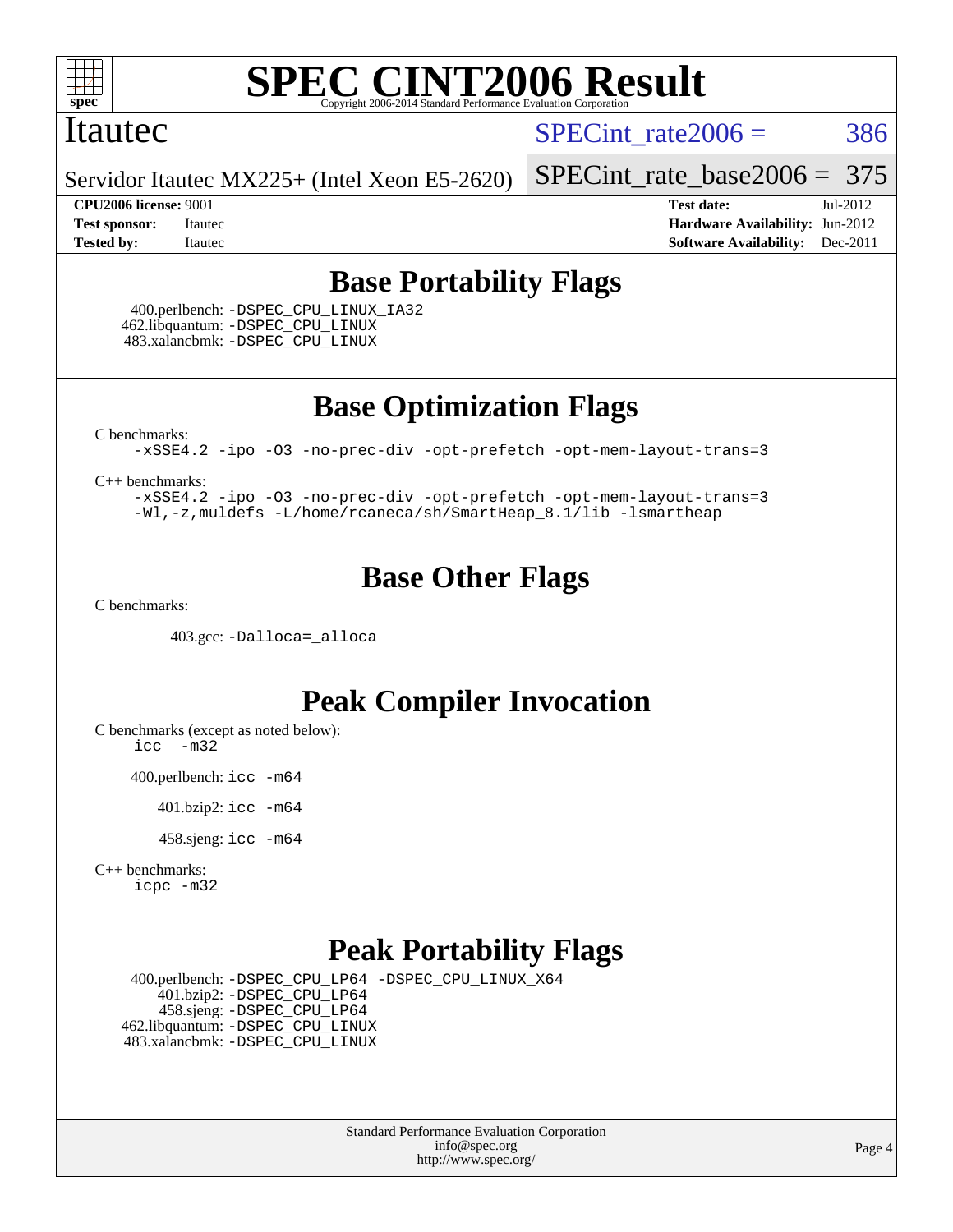

### Itautec

SPECint rate $2006 = 386$ 

[SPECint\\_rate\\_base2006 =](http://www.spec.org/auto/cpu2006/Docs/result-fields.html#SPECintratebase2006) 375

Servidor Itautec MX225+ (Intel Xeon E5-2620)

**[Tested by:](http://www.spec.org/auto/cpu2006/Docs/result-fields.html#Testedby)** Itautec **Italien Contract Contract Contract Contract Contract Contract Contract Contract Contract Contract Contract Contract Contract Contract Contract Contract Contract Contract Contract Contract Contract Con** 

**[CPU2006 license:](http://www.spec.org/auto/cpu2006/Docs/result-fields.html#CPU2006license)** 9001 **[Test date:](http://www.spec.org/auto/cpu2006/Docs/result-fields.html#Testdate)** Jul-2012 **[Test sponsor:](http://www.spec.org/auto/cpu2006/Docs/result-fields.html#Testsponsor)** Itautec **[Hardware Availability:](http://www.spec.org/auto/cpu2006/Docs/result-fields.html#HardwareAvailability)** Jun-2012

# **[Peak Optimization Flags](http://www.spec.org/auto/cpu2006/Docs/result-fields.html#PeakOptimizationFlags)**

#### [C benchmarks](http://www.spec.org/auto/cpu2006/Docs/result-fields.html#Cbenchmarks):

 400.perlbench: [-xSSE4.2](http://www.spec.org/cpu2006/results/res2012q3/cpu2006-20120727-23877.flags.html#user_peakPASS2_CFLAGSPASS2_LDCFLAGS400_perlbench_f-xSSE42_f91528193cf0b216347adb8b939d4107)(pass 2) [-prof-gen](http://www.spec.org/cpu2006/results/res2012q3/cpu2006-20120727-23877.flags.html#user_peakPASS1_CFLAGSPASS1_LDCFLAGS400_perlbench_prof_gen_e43856698f6ca7b7e442dfd80e94a8fc)(pass 1) [-ipo](http://www.spec.org/cpu2006/results/res2012q3/cpu2006-20120727-23877.flags.html#user_peakPASS2_CFLAGSPASS2_LDCFLAGS400_perlbench_f-ipo)(pass 2) [-O3](http://www.spec.org/cpu2006/results/res2012q3/cpu2006-20120727-23877.flags.html#user_peakPASS2_CFLAGSPASS2_LDCFLAGS400_perlbench_f-O3)(pass 2) [-no-prec-div](http://www.spec.org/cpu2006/results/res2012q3/cpu2006-20120727-23877.flags.html#user_peakPASS2_CFLAGSPASS2_LDCFLAGS400_perlbench_f-no-prec-div)(pass 2) [-prof-use](http://www.spec.org/cpu2006/results/res2012q3/cpu2006-20120727-23877.flags.html#user_peakPASS2_CFLAGSPASS2_LDCFLAGS400_perlbench_prof_use_bccf7792157ff70d64e32fe3e1250b55)(pass 2) [-B /usr/share/libhugetlbfs/ -Wl,-melf\\_x86\\_64 -Wl,-hugetlbfs-link=BDT](http://www.spec.org/cpu2006/results/res2012q3/cpu2006-20120727-23877.flags.html#user_peakPASS1_LDOPTPASS2_LDOPT400_perlbench_link_for_large_pages_64bit_fe1717234df9d3a8c8833ff77218828e) 401.bzip2: [-xSSE4.2](http://www.spec.org/cpu2006/results/res2012q3/cpu2006-20120727-23877.flags.html#user_peakPASS2_CFLAGSPASS2_LDCFLAGS401_bzip2_f-xSSE42_f91528193cf0b216347adb8b939d4107)(pass 2) [-prof-gen](http://www.spec.org/cpu2006/results/res2012q3/cpu2006-20120727-23877.flags.html#user_peakPASS1_CFLAGSPASS1_LDCFLAGS401_bzip2_prof_gen_e43856698f6ca7b7e442dfd80e94a8fc)(pass 1) [-ipo](http://www.spec.org/cpu2006/results/res2012q3/cpu2006-20120727-23877.flags.html#user_peakPASS2_CFLAGSPASS2_LDCFLAGS401_bzip2_f-ipo)(pass 2) [-O3](http://www.spec.org/cpu2006/results/res2012q3/cpu2006-20120727-23877.flags.html#user_peakPASS2_CFLAGSPASS2_LDCFLAGS401_bzip2_f-O3)(pass 2) [-no-prec-div](http://www.spec.org/cpu2006/results/res2012q3/cpu2006-20120727-23877.flags.html#user_peakPASS2_CFLAGSPASS2_LDCFLAGS401_bzip2_f-no-prec-div)(pass 2) [-prof-use](http://www.spec.org/cpu2006/results/res2012q3/cpu2006-20120727-23877.flags.html#user_peakPASS2_CFLAGSPASS2_LDCFLAGS401_bzip2_prof_use_bccf7792157ff70d64e32fe3e1250b55)(pass 2) [-opt-prefetch](http://www.spec.org/cpu2006/results/res2012q3/cpu2006-20120727-23877.flags.html#user_peakCOPTIMIZE401_bzip2_f-opt-prefetch) [-auto-ilp32](http://www.spec.org/cpu2006/results/res2012q3/cpu2006-20120727-23877.flags.html#user_peakCOPTIMIZE401_bzip2_f-auto-ilp32) [-ansi-alias](http://www.spec.org/cpu2006/results/res2012q3/cpu2006-20120727-23877.flags.html#user_peakCOPTIMIZE401_bzip2_f-ansi-alias) [-B /usr/share/libhugetlbfs/ -Wl,-melf\\_x86\\_64 -Wl,-hugetlbfs-link=BDT](http://www.spec.org/cpu2006/results/res2012q3/cpu2006-20120727-23877.flags.html#user_peakPASS1_LDOPTPASS2_LDOPT401_bzip2_link_for_large_pages_64bit_fe1717234df9d3a8c8833ff77218828e)  $403.\text{gcc: basepeak}$  = yes  $429$ .mcf: basepeak = yes 445.gobmk: [-xSSE4.2](http://www.spec.org/cpu2006/results/res2012q3/cpu2006-20120727-23877.flags.html#user_peakPASS2_CFLAGSPASS2_LDCFLAGS445_gobmk_f-xSSE42_f91528193cf0b216347adb8b939d4107)(pass 2) [-prof-gen](http://www.spec.org/cpu2006/results/res2012q3/cpu2006-20120727-23877.flags.html#user_peakPASS1_CFLAGSPASS1_LDCFLAGS445_gobmk_prof_gen_e43856698f6ca7b7e442dfd80e94a8fc)(pass 1) [-prof-use](http://www.spec.org/cpu2006/results/res2012q3/cpu2006-20120727-23877.flags.html#user_peakPASS2_CFLAGSPASS2_LDCFLAGS445_gobmk_prof_use_bccf7792157ff70d64e32fe3e1250b55)(pass 2) [-ansi-alias](http://www.spec.org/cpu2006/results/res2012q3/cpu2006-20120727-23877.flags.html#user_peakCOPTIMIZE445_gobmk_f-ansi-alias) [-auto-ilp32](http://www.spec.org/cpu2006/results/res2012q3/cpu2006-20120727-23877.flags.html#user_peakCOPTIMIZE445_gobmk_f-auto-ilp32) 456.hmmer: basepeak = yes 458.sjeng: [-xSSE4.2](http://www.spec.org/cpu2006/results/res2012q3/cpu2006-20120727-23877.flags.html#user_peakPASS2_CFLAGSPASS2_LDCFLAGS458_sjeng_f-xSSE42_f91528193cf0b216347adb8b939d4107)(pass 2) [-prof-gen](http://www.spec.org/cpu2006/results/res2012q3/cpu2006-20120727-23877.flags.html#user_peakPASS1_CFLAGSPASS1_LDCFLAGS458_sjeng_prof_gen_e43856698f6ca7b7e442dfd80e94a8fc)(pass 1) [-ipo](http://www.spec.org/cpu2006/results/res2012q3/cpu2006-20120727-23877.flags.html#user_peakPASS2_CFLAGSPASS2_LDCFLAGS458_sjeng_f-ipo)(pass 2) [-O3](http://www.spec.org/cpu2006/results/res2012q3/cpu2006-20120727-23877.flags.html#user_peakPASS2_CFLAGSPASS2_LDCFLAGS458_sjeng_f-O3)(pass 2) [-no-prec-div](http://www.spec.org/cpu2006/results/res2012q3/cpu2006-20120727-23877.flags.html#user_peakPASS2_CFLAGSPASS2_LDCFLAGS458_sjeng_f-no-prec-div)(pass 2) [-prof-use](http://www.spec.org/cpu2006/results/res2012q3/cpu2006-20120727-23877.flags.html#user_peakPASS2_CFLAGSPASS2_LDCFLAGS458_sjeng_prof_use_bccf7792157ff70d64e32fe3e1250b55)(pass 2) [-unroll4](http://www.spec.org/cpu2006/results/res2012q3/cpu2006-20120727-23877.flags.html#user_peakCOPTIMIZE458_sjeng_f-unroll_4e5e4ed65b7fd20bdcd365bec371b81f) [-auto-ilp32](http://www.spec.org/cpu2006/results/res2012q3/cpu2006-20120727-23877.flags.html#user_peakCOPTIMIZE458_sjeng_f-auto-ilp32) [-B /usr/share/libhugetlbfs/ -Wl,-melf\\_x86\\_64 -Wl,-hugetlbfs-link=BDT](http://www.spec.org/cpu2006/results/res2012q3/cpu2006-20120727-23877.flags.html#user_peakPASS1_LDOPTPASS2_LDOPT458_sjeng_link_for_large_pages_64bit_fe1717234df9d3a8c8833ff77218828e) 462.libquantum: basepeak = yes  $464.h264$ ref:  $-xSSE4$ .  $2(pass 2)$  [-prof-gen](http://www.spec.org/cpu2006/results/res2012q3/cpu2006-20120727-23877.flags.html#user_peakPASS1_CFLAGSPASS1_LDCFLAGS464_h264ref_prof_gen_e43856698f6ca7b7e442dfd80e94a8fc)(pass 1) [-ipo](http://www.spec.org/cpu2006/results/res2012q3/cpu2006-20120727-23877.flags.html#user_peakPASS2_CFLAGSPASS2_LDCFLAGS464_h264ref_f-ipo)(pass 2) [-O3](http://www.spec.org/cpu2006/results/res2012q3/cpu2006-20120727-23877.flags.html#user_peakPASS2_CFLAGSPASS2_LDCFLAGS464_h264ref_f-O3)(pass 2) [-no-prec-div](http://www.spec.org/cpu2006/results/res2012q3/cpu2006-20120727-23877.flags.html#user_peakPASS2_CFLAGSPASS2_LDCFLAGS464_h264ref_f-no-prec-div)(pass 2) [-prof-use](http://www.spec.org/cpu2006/results/res2012q3/cpu2006-20120727-23877.flags.html#user_peakPASS2_CFLAGSPASS2_LDCFLAGS464_h264ref_prof_use_bccf7792157ff70d64e32fe3e1250b55)(pass 2) [-unroll2](http://www.spec.org/cpu2006/results/res2012q3/cpu2006-20120727-23877.flags.html#user_peakCOPTIMIZE464_h264ref_f-unroll_784dae83bebfb236979b41d2422d7ec2) [-ansi-alias](http://www.spec.org/cpu2006/results/res2012q3/cpu2006-20120727-23877.flags.html#user_peakCOPTIMIZE464_h264ref_f-ansi-alias) [C++ benchmarks:](http://www.spec.org/auto/cpu2006/Docs/result-fields.html#CXXbenchmarks) 471.omnetpp: [-xSSE4.2](http://www.spec.org/cpu2006/results/res2012q3/cpu2006-20120727-23877.flags.html#user_peakPASS2_CXXFLAGSPASS2_LDCXXFLAGS471_omnetpp_f-xSSE42_f91528193cf0b216347adb8b939d4107)(pass 2) [-prof-gen](http://www.spec.org/cpu2006/results/res2012q3/cpu2006-20120727-23877.flags.html#user_peakPASS1_CXXFLAGSPASS1_LDCXXFLAGS471_omnetpp_prof_gen_e43856698f6ca7b7e442dfd80e94a8fc)(pass 1) [-ipo](http://www.spec.org/cpu2006/results/res2012q3/cpu2006-20120727-23877.flags.html#user_peakPASS2_CXXFLAGSPASS2_LDCXXFLAGS471_omnetpp_f-ipo)(pass 2) [-O3](http://www.spec.org/cpu2006/results/res2012q3/cpu2006-20120727-23877.flags.html#user_peakPASS2_CXXFLAGSPASS2_LDCXXFLAGS471_omnetpp_f-O3)(pass 2) [-no-prec-div](http://www.spec.org/cpu2006/results/res2012q3/cpu2006-20120727-23877.flags.html#user_peakPASS2_CXXFLAGSPASS2_LDCXXFLAGS471_omnetpp_f-no-prec-div)(pass 2) [-prof-use](http://www.spec.org/cpu2006/results/res2012q3/cpu2006-20120727-23877.flags.html#user_peakPASS2_CXXFLAGSPASS2_LDCXXFLAGS471_omnetpp_prof_use_bccf7792157ff70d64e32fe3e1250b55)(pass 2) [-ansi-alias](http://www.spec.org/cpu2006/results/res2012q3/cpu2006-20120727-23877.flags.html#user_peakCXXOPTIMIZE471_omnetpp_f-ansi-alias) [-opt-ra-region-strategy=block](http://www.spec.org/cpu2006/results/res2012q3/cpu2006-20120727-23877.flags.html#user_peakCXXOPTIMIZE471_omnetpp_f-opt-ra-region-strategy_a0a37c372d03933b2a18d4af463c1f69) [-Wl,-z,muldefs](http://www.spec.org/cpu2006/results/res2012q3/cpu2006-20120727-23877.flags.html#user_peakEXTRA_LDFLAGS471_omnetpp_link_force_multiple1_74079c344b956b9658436fd1b6dd3a8a) [-L/home/rcaneca/sh/SmartHeap\\_8.1/lib -lsmartheap](http://www.spec.org/cpu2006/results/res2012q3/cpu2006-20120727-23877.flags.html#user_peakEXTRA_LIBS471_omnetpp_SmartHeap_0f3a9c58980a95eacf4c6b7a458c149d)  $473$ .astar: basepeak = yes 483.xalancbmk: basepeak = yes

# **[Peak Other Flags](http://www.spec.org/auto/cpu2006/Docs/result-fields.html#PeakOtherFlags)**

[C benchmarks](http://www.spec.org/auto/cpu2006/Docs/result-fields.html#Cbenchmarks):

403.gcc: [-Dalloca=\\_alloca](http://www.spec.org/cpu2006/results/res2012q3/cpu2006-20120727-23877.flags.html#b403.gcc_peakEXTRA_CFLAGS_Dalloca_be3056838c12de2578596ca5467af7f3)